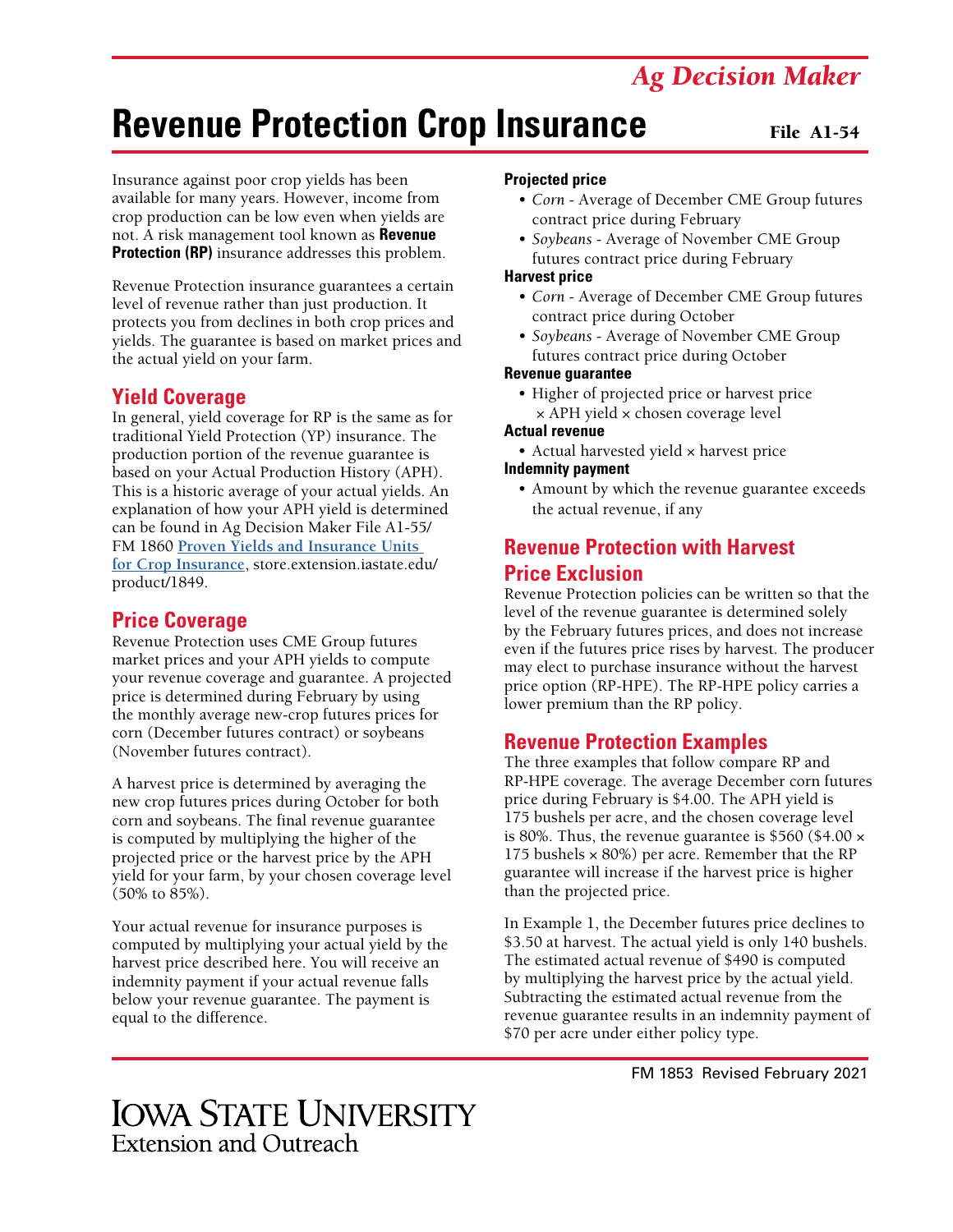| <b>Example 1. Lower price, lower yield</b>            |          |               |  |
|-------------------------------------------------------|----------|---------------|--|
|                                                       | RP       | <b>RP-HPE</b> |  |
| February futures price                                | \$4.00   | \$4.00        |  |
| <b>APH</b> yield                                      | 175 bu.  | 175 bu.       |  |
| Chosen coverage level                                 | 80%      | 80%           |  |
| Revenue guarantee<br>$($4.00 \times 175 \times 80\%)$ | \$560.00 | \$560.00      |  |
| Harvest futures price                                 | \$3.50   | \$3.50        |  |
| Actual yield                                          | 140 bu.  | 140 bu.       |  |
| Actual revenue $(\$3.50 \times 140)$                  | \$490.00 | \$490.00      |  |
| Indemnity payment<br>(\$560 – 490)                    | \$70.00  | \$70.00       |  |

In Example 2, the futures price still declines to \$3.00, lower than in the first example. However, the actual yield is now 175 bushels, equal to the APH yield. Actual revenue is 175 bushels multiplied by the harvest price of \$3.00, or \$525 per acre. Subtracting the actual revenue from the revenue guarantee results in indemnity payments of \$35 for both types of policies. Note that because of the lower harvest price an indemnity payment was made, even though the actual yield did not fall below the APH yield.

In Example 3, the futures price increases to \$5.00 at harvest. Note that the revenue guarantee increases to \$700 for RP because of the higher harvest price. The actual yield is 130 bushels and the actual revenue is \$650. The indemnity payment is \$50 for RP, and zero for RP-HPE. There is an indemnity payment for RP because of the increase in the revenue guarantee.

The increased coverage when prices increase into harvest is especially useful for producers who normally forward price much of their production before harvest. If they harvest fewer bushels than they forward price, the increased guarantee provides an indemnity payment that will offset the cost of purchasing the deficit bushels at a market price above the price at which they were forward contracted. It is also useful for livestock producers who have to purchase extra grain in a short crop year, often at a high price.

| Example 2. Lower price, normal yield       |           |               |  |
|--------------------------------------------|-----------|---------------|--|
|                                            | <b>RP</b> | <b>RP-HPE</b> |  |
| February futures price                     | \$4.00    | \$4.00        |  |
| APH yield                                  | 175 bu.   | 175 bu.       |  |
| Chosen coverage level<br>Revenue guarantee | 80%       | 80%           |  |
| $($4.00 \times 175 \times 80\%)$           | \$560.00  | \$560.00      |  |
| Harvest futures price                      | \$3.00    | \$3.00        |  |
| Actual yield                               | 175 bu.   | 175 bu.       |  |
| Actual revenue (\$3.00 x 175)              | \$525.00  | \$525.00      |  |
| Indemnity payment<br>$($560 - 525)$        | \$35.00   | \$35.00       |  |

#### **Example 3. Higher price, low yield**

|                                                       | RP                     | <b>RP-HPE</b> |
|-------------------------------------------------------|------------------------|---------------|
| February futures price                                | \$4.00                 | \$4.00        |
| APH yield                                             | 175 bu.                | 175 bu.       |
| Chosen coverage level                                 | 80%                    | $80\%$        |
| Revenue guarantee<br>$($4.00 \times 175 \times 80\%)$ | \$560.00               | \$560.00      |
| Harvest futures price                                 | \$5.00                 | \$5.00        |
| Revenue guarantee<br>$RP$ (\$5.00 x 175 x 80%) =      | \$700.00               |               |
| RP-HPE (\$4.00 x 175 x 80%) =                         |                        | \$560.00      |
| Actual yield                                          | 130 bu.                | 130 bu.       |
| Actual revenue (\$5.00 x 130)                         | \$650.00               | \$650.00      |
| Indemnity payment                                     | \$50.00<br>(\$700-650) | \$0.00        |

#### **Maximum Price Movements**

The harvest price used to set the guarantee cannot be more than 100% above the projected price established in February, that is, double.

#### **Premiums**

The premiums for all types of multiple-peril crop insurance are subsidized through the Federal Crop Insurance Corporation. The premium for an RP policy is calculated using the projected price. If the harvest price is higher, the amount of insurance coverage increases but the premium does not change. The possibility of increased coverage has already been built into the premium structure. Premiums for RP-HPE will generally be slightly lower than for RP policies.